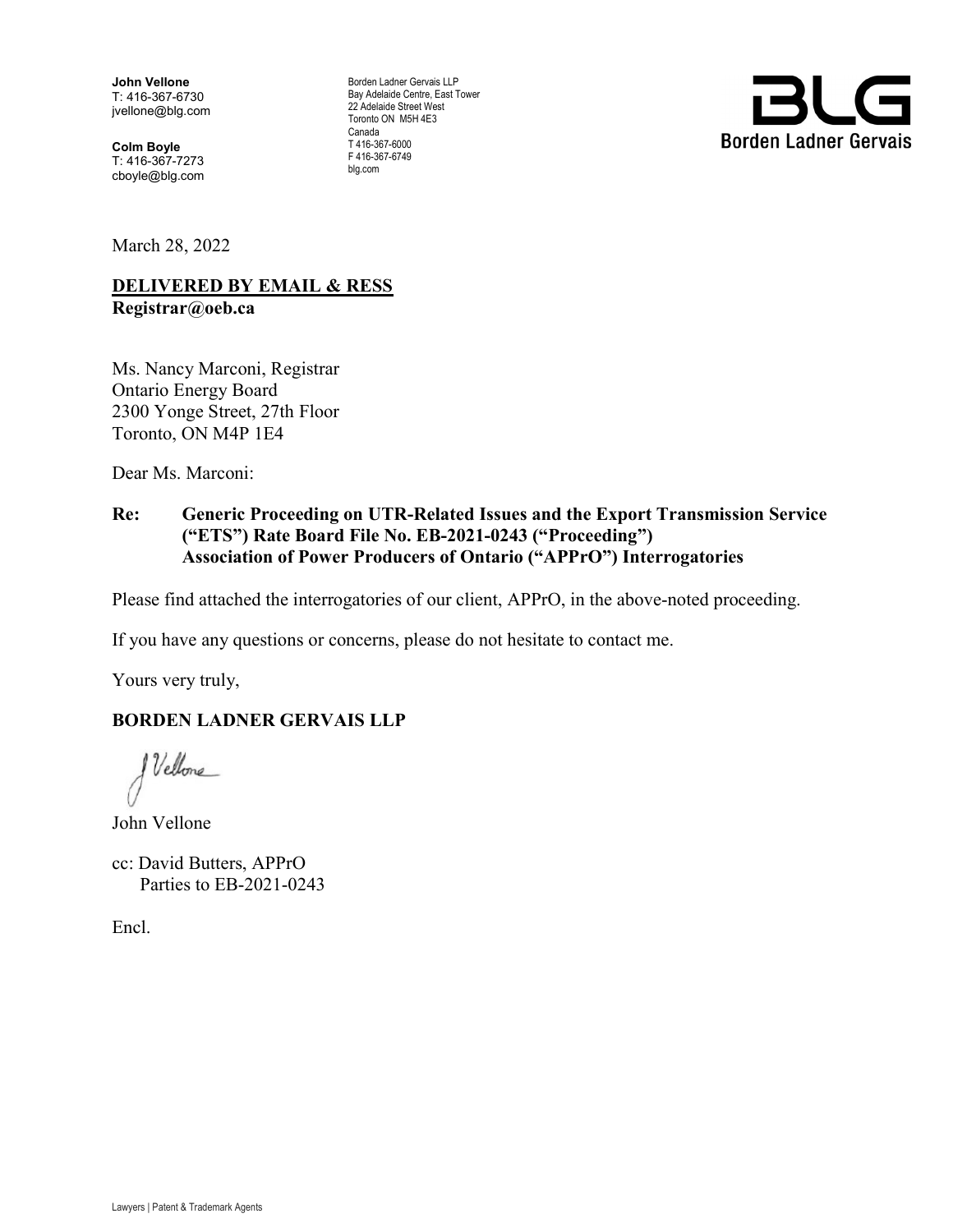# **ASSOCIATION OF POWER PRODUCERS OF ONTARIO EB-2021-0243**

**Interrogatories** 

**Filed: March 28, 2022**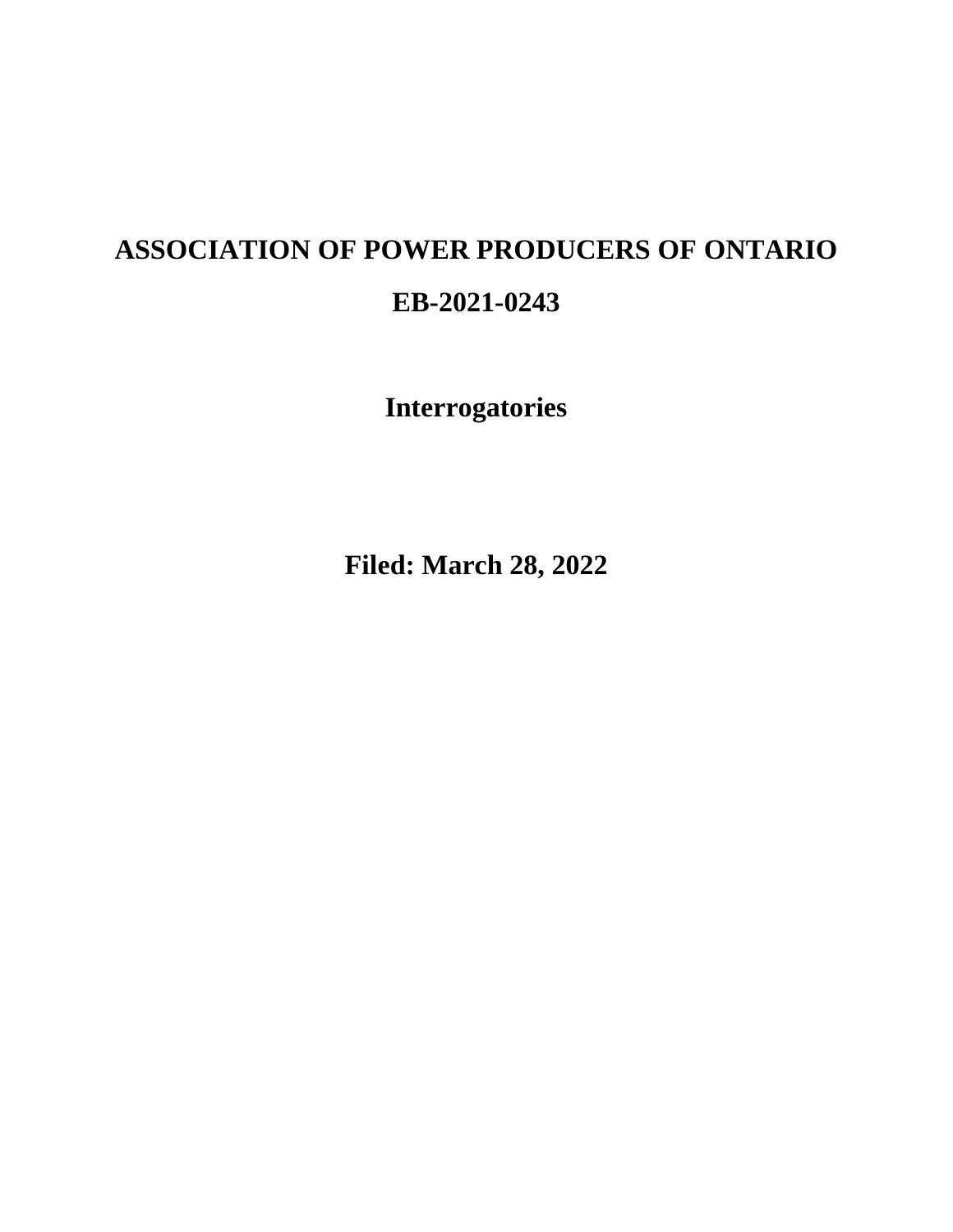| <b>Table of Contents</b> |  |
|--------------------------|--|
|                          |  |
|                          |  |
|                          |  |
|                          |  |
|                          |  |
|                          |  |
|                          |  |
|                          |  |
|                          |  |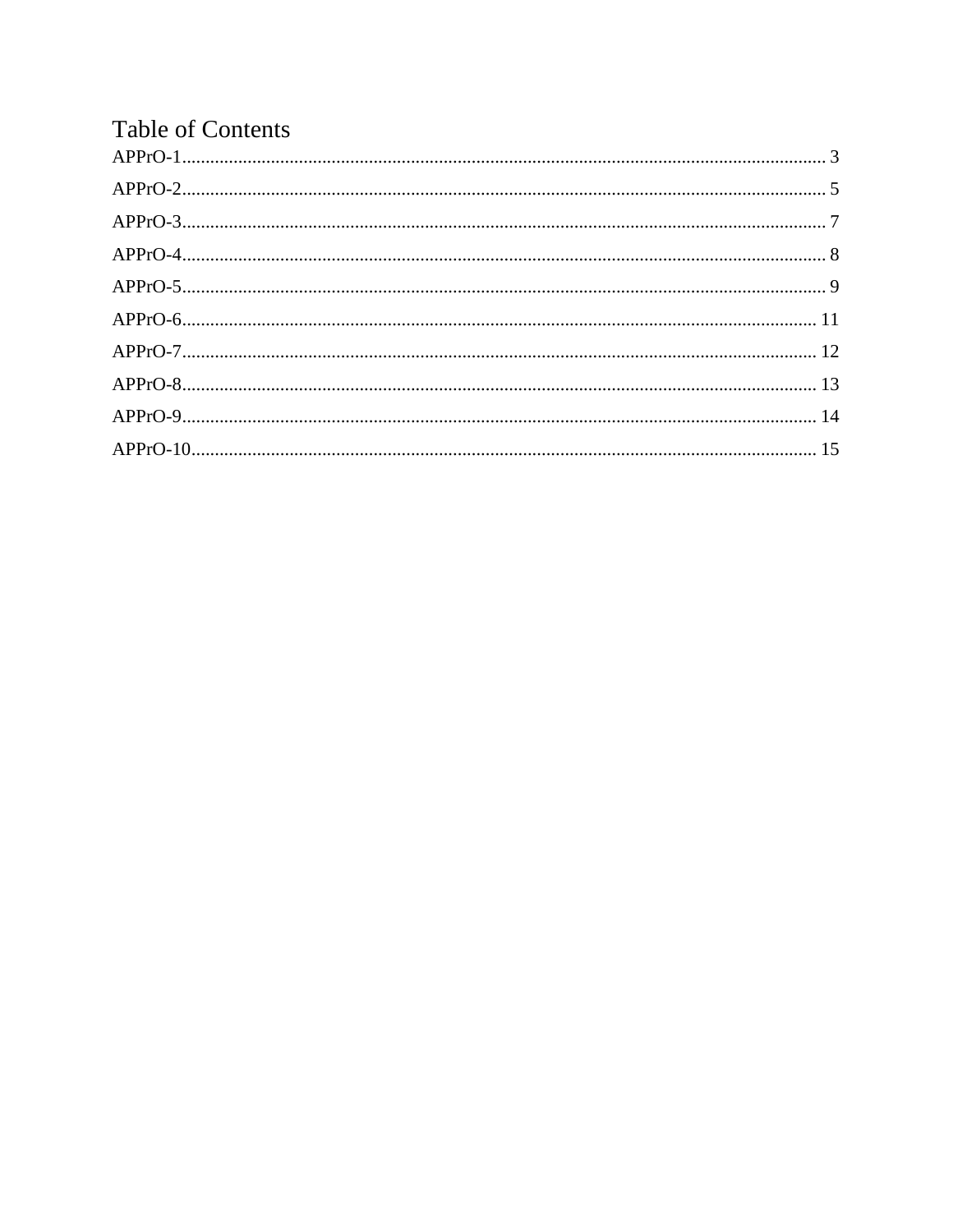# 3

# 1 **ASSOCIATION OF POWER PRODUCERS OF ONTARIO**  2 **INTERROGATORIES**

# <span id="page-3-0"></span>4 **APPrO-1**

- 5 References:
- 6 Submissions on the ETS Rate / Attachment 1
- 7 Submissions on the ETS Rate / Attachment 3 / p.5
- 8 Preamble:

9 IESO states that "[e]xporters contribute to the cost of the transmission system through two

10 mechanisms. The first mechanism is through the ETS rate, a fixed volumetric charge, which is the 11 focus of this rate application. The second mechanism is through the ICP mechanism, a dynamic

12 charge set based on its market value to traders, administered through the IESO-administered

13 market. ICP revenues are collected entirely from intertie importers and exporters for the purpose

- 14 of offsetting transmission service charges." (Attachment 3 at page 5)
- 15 Elenchus views the "…changes arise from the inclusion of "no free service" as an appropriate 16 principle to adopt in addition to the strict cost causality principle." (Attachment 1 at page 36)
- 17 Questions for Elenchus:
- 18 a) Please discuss why Elenchus did not consider Intertie Congestion Pricing ("**ICP**") in the 19 ETS Rate Cost Allocation Report.
- 20 b) Please discuss why Elenchus did not consider uplift or avoided system costs in the ETS 21 Rate Cost Allocation Report.
- 22 c) Please discuss why Elenchus views exporters as "free riders" in light of ICP, uplift and 23 avoided system costs.
- 24 d) Please discuss how the addition of ICP to Elenchus' analysis as a second "cost mechanism" 25 affects the conclusions in the ETS Rate Cost Allocation Report.
- 26 e) Please discuss what portion of the Shared Network Asset related costs are paid for by ICP, 27 uplift and avoided system costs.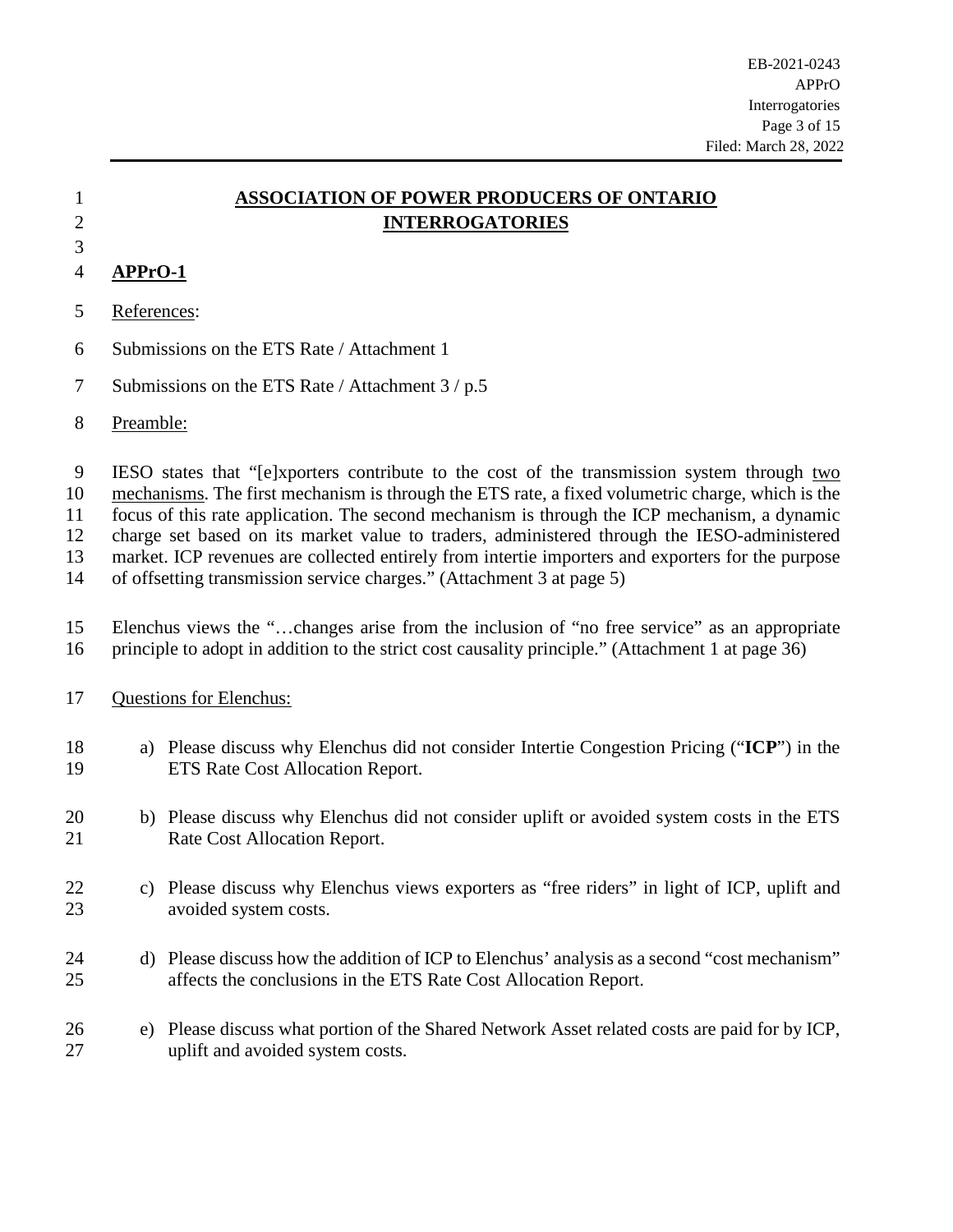| $\mathbf{1}$<br>$\overline{2}$ |              | f) Please update Tables 14 and 15 to reflect that fact that certain Shared Network Asset related<br>costs are already paid by exporters via ICP, uplift and avoided system costs. |
|--------------------------------|--------------|-----------------------------------------------------------------------------------------------------------------------------------------------------------------------------------|
| 3                              |              | g) Please confirm that interties are included in the ETS Rate Cost Allocation Report.                                                                                             |
| $\overline{4}$<br>5            |              | h) How many interties were included in the ETS Rate Cost Allocation Report? What were the<br>assumed costs, expenses or revenue requirements for those interties?                 |
| 6                              |              | i) Please confirm that the IESO is the designated operator of the transmission system.                                                                                            |
| 7<br>8                         | $\mathbf{1}$ | Please confirm that the IESO is responsible for billing and collecting all aspects of the<br>transmission revenue requirement.                                                    |
| 9<br>10                        |              | k) Please confirm that the IESO is also responsible for billing and collecting ICP, uplift and<br>other ratepayer benefits associated with electricity exports.                   |
| 11<br>12                       | $\bf{D}$     | Please update the ETS Rate Cost Allocation Report to include ICP, uplifts, avoided system<br>costs and other benefits as a revenue offset directly beneficial to ETS rate class.  |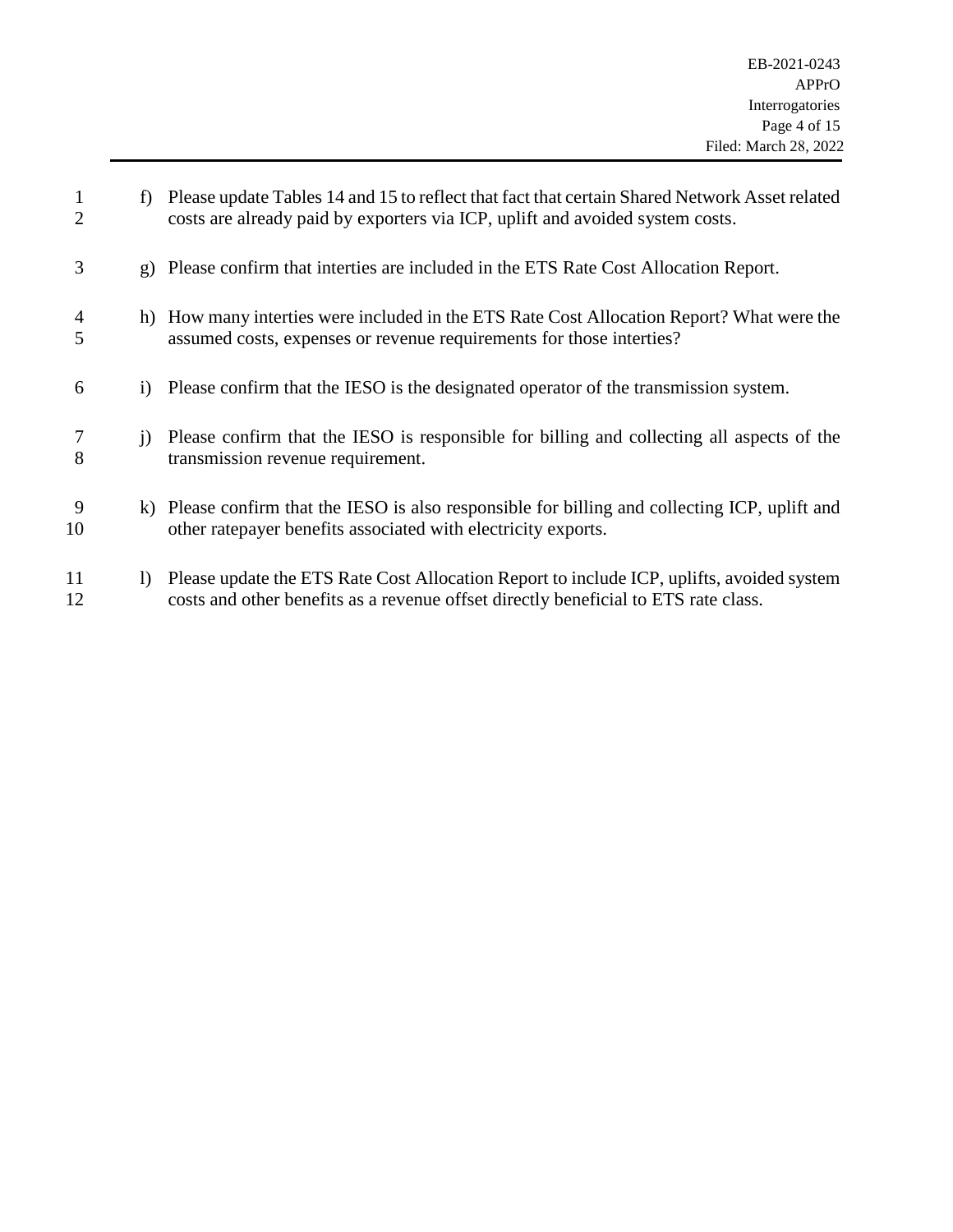- <span id="page-5-0"></span>2 References:
- 3 EB-2019-0082, Exhibit I2, Tab 4, Schedule 1 ("Prior Elenchus Report")
- 4 Submissions on the ETS Rate / Attachment 1 / p.9
- 5 Submissions on the ETS Rate / Attachment 3 / p.15-16
- 6 Preamble:
- 7 "The criteria for Elenchus' recommended methodology to allocate costs are defined 27 below:
- 8 …Allocate only dedicated assets used to serve export customers and related 5 expenses to the

9 export customer class. No asset related costs associated with 6 shared assets should be allocated

- 10 to export customers."
- 11 "In its Decision and Order in HONI's most recent Transmission rate application, dated April 23,
- 12 2020 (EB-2019-0082), with respect to Export Transmission Service rates the Ontario Energy
- 13 Board ("OEB") directed HONI to undertake further work on developing a cost based ETS rate...
- 14 *Hydro One supported intervenor arguments that a cost allocation methodology that includes the*
- 15 *allocation of shared network costs to exporters should be provided in Hydro One's next*
- 16 *transmission rebasing application. The OEB agrees*…"
- 17 "In the case of exporters, their marginal costs and willingness-to-pay varies hour-to-hour with 18 market conditions as detailed above. Pole attachers by contrast make infrastructure usage decisions 19 based on multi-year, fixed investments. In this context it can be seen that the dynamic approach of 20 the ICP, which adjusts to reflect the changing marginal costs and willingness-to-pay of exports is 21 more appropriate than the fixed rate approach used for pole attachers."
- 22 Questions for Elenchus:
- 23 a) In the Prior Elenchus Report, Elenchus established criteria for its recommended 24 methodology to allocate costs. In Decision EB-2019-0082, the OEB directed Elenchus to 25 amend certain criteria when filing an updated report.
- 26 a. Please confirm, in your professional opinion, that the criteria for Elenchus' 27 recommended methodology to allocate costs in the Prior Elenchus Report continues 28 to be the recommended methodology to allocate costs. Please provide a discussion 29 to justify.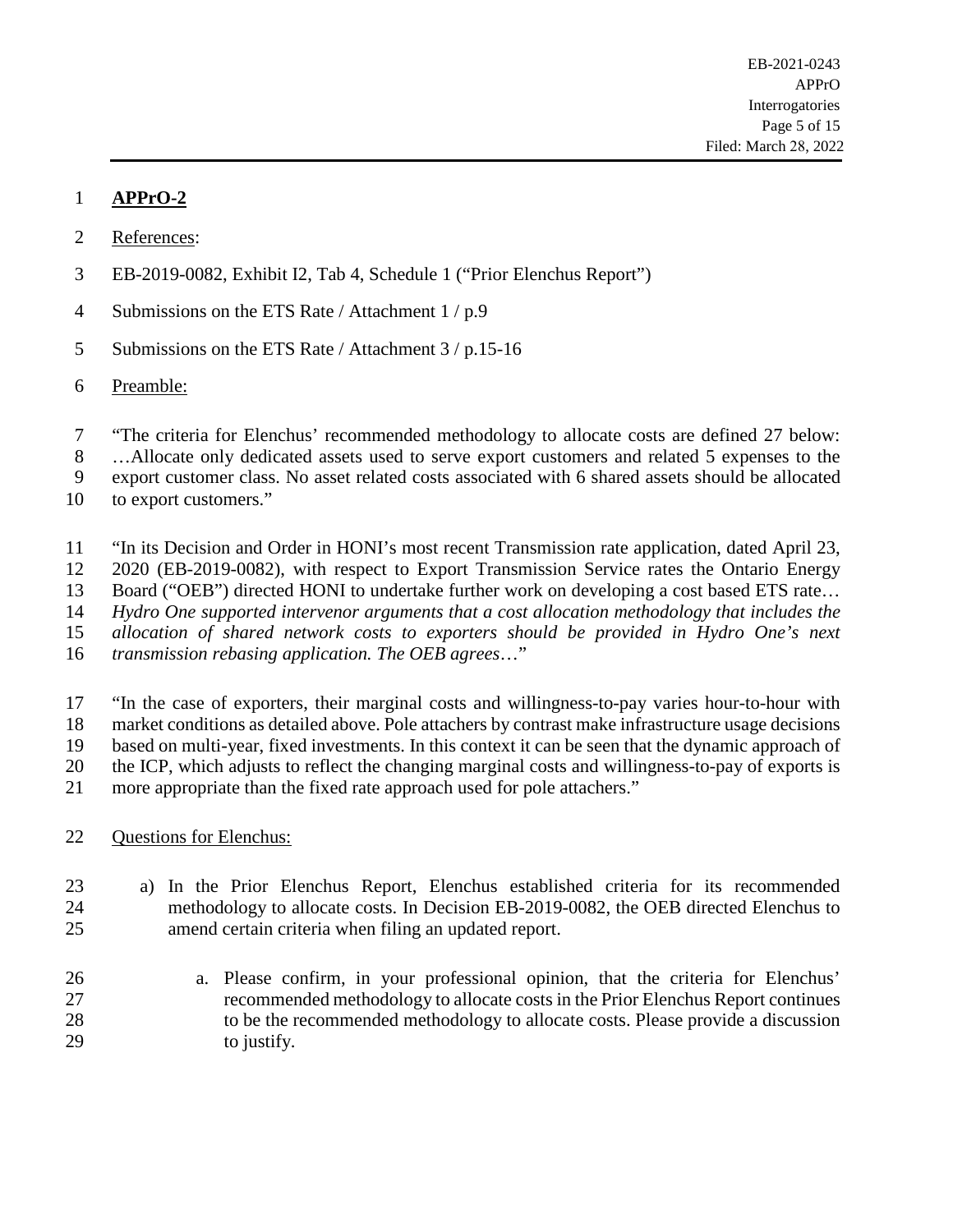- 1 b. Please discuss whether the direction by the OEB to allocate shared network costs 2 to exporters is appropriate in light of the concerns raised by the IESO.
- 3 b) Please update the Prior Elenchus Report and include revenue offsets from ICP, uplifts, 4 avoided system costs and other benefits.
- 5 Questions for IESO:
- 6 c) Please confirm, in the IESO's view, that the hybrid methodology used in the pole 7 attachment case (EB-2015-0304) to allocate commons costs is not the approach that should 8 be used to allocate common network costs for exporters.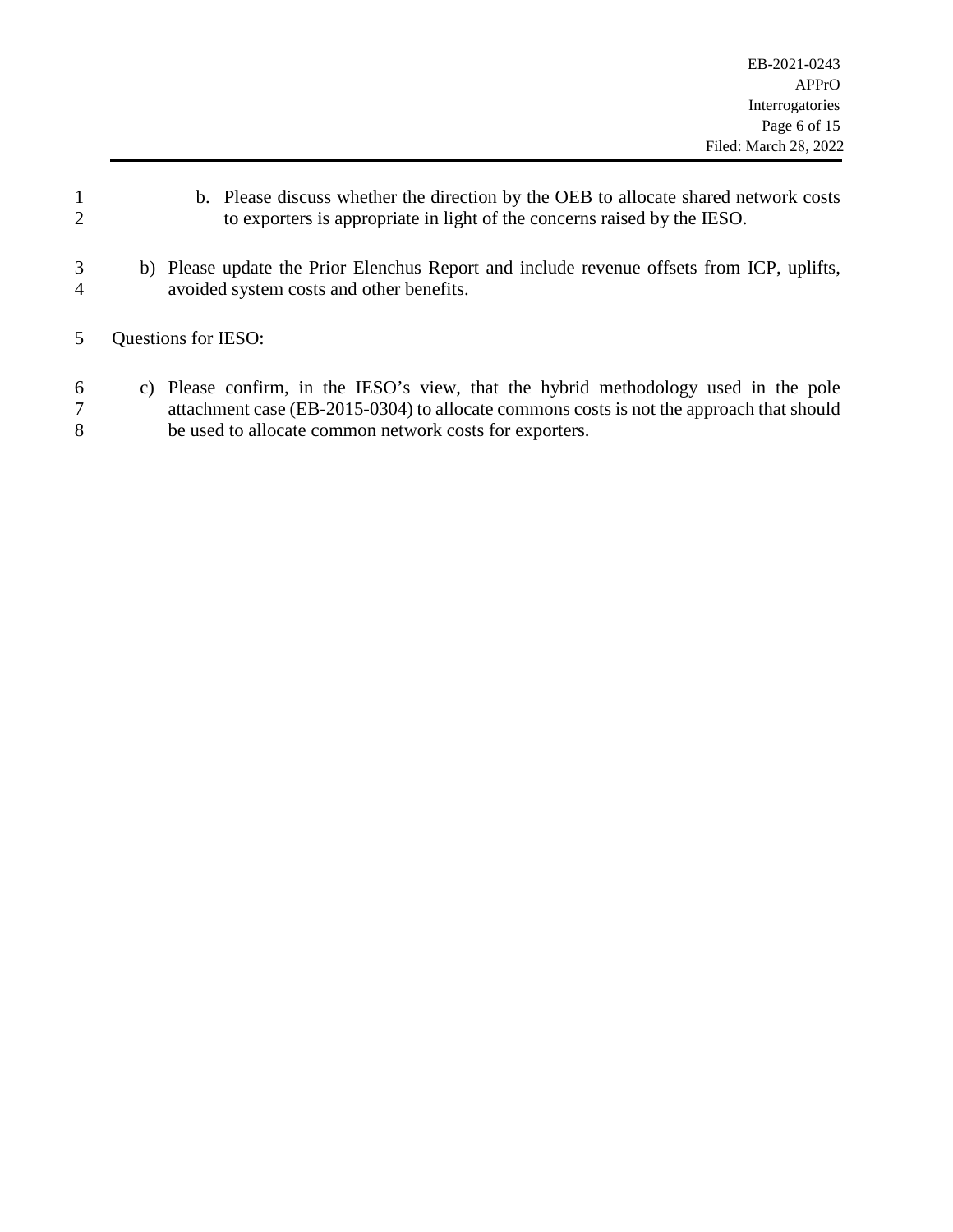- <span id="page-7-0"></span>2 References:
- 3 Submissions on the ETS Rate / Attachment 1 / p.3
- 4 Preamble:
- 5 Elenchus states that "[i]f export customers are allocated a portion of Shared Network Asset-related
- 6 costs, it is Elenchus' view that export customers should also be allocated a portion of external
- 7 revenues received by HONI for use of their assets. Elenchus recommends for full External
- 8 Transmission Revenues to be allocated by the same methodology as Shared Network Asset-related
- 9 costs."
- 10 Questions for Elenchus:
- 11 a) Please provide an estimate of revenues (2018-2021) for export customers allocated a 12 portion of Shared Network Asset-related costs.
- 13 b) Please provide a forecast for future estimated revenues.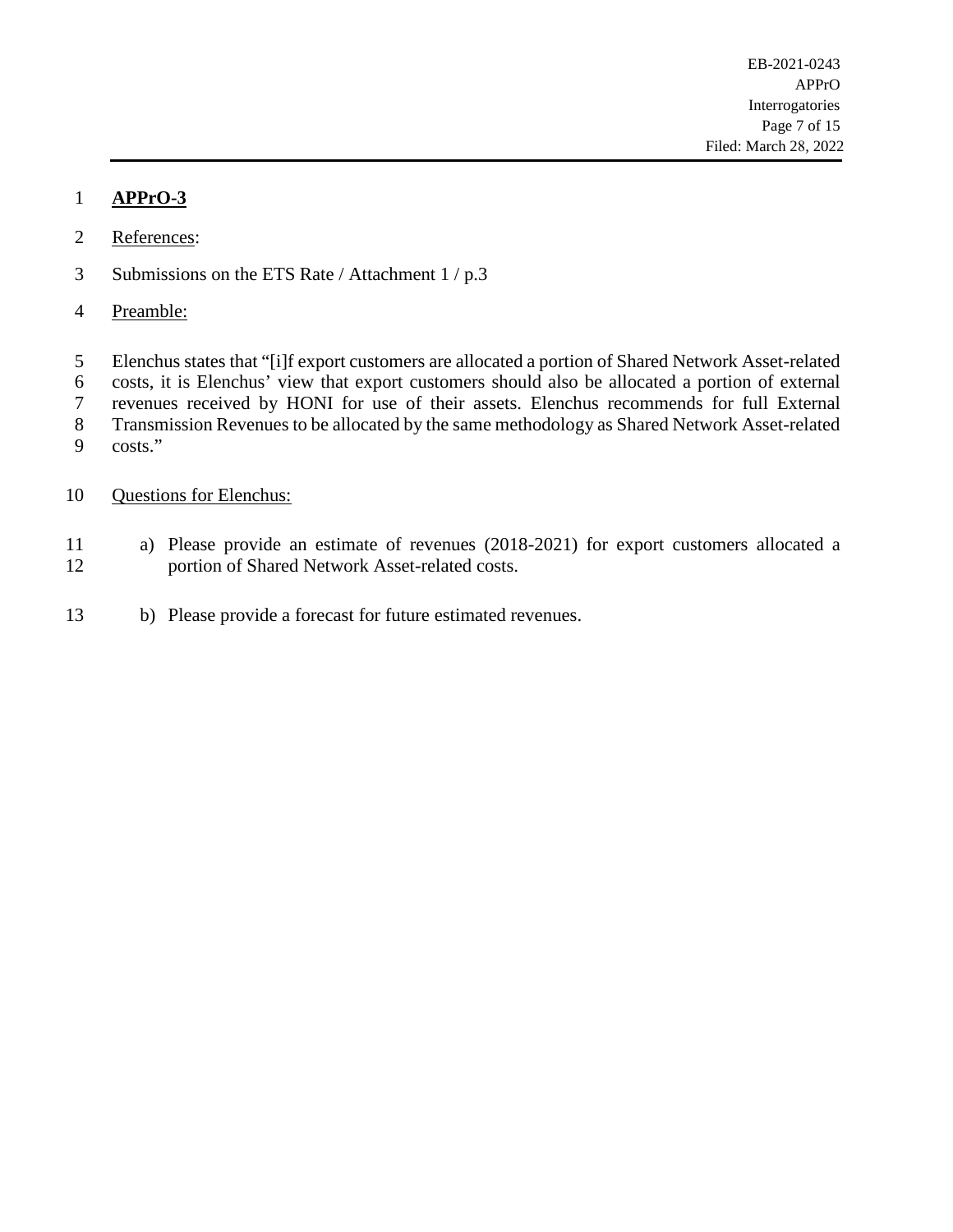- <span id="page-8-0"></span>2 References:
- 3 Submissions on the ETS Rate / Attachment 1 / p.31-33
- 4 Preamble:
- 5 Tables 10, 11, 12 and 13.
- 6 Question for Elenchus:
- 7 a) Please provide tables 10, 11, 12 and 13 in excel format, including all calculations and data upon which these numbers are based. upon which these numbers are based.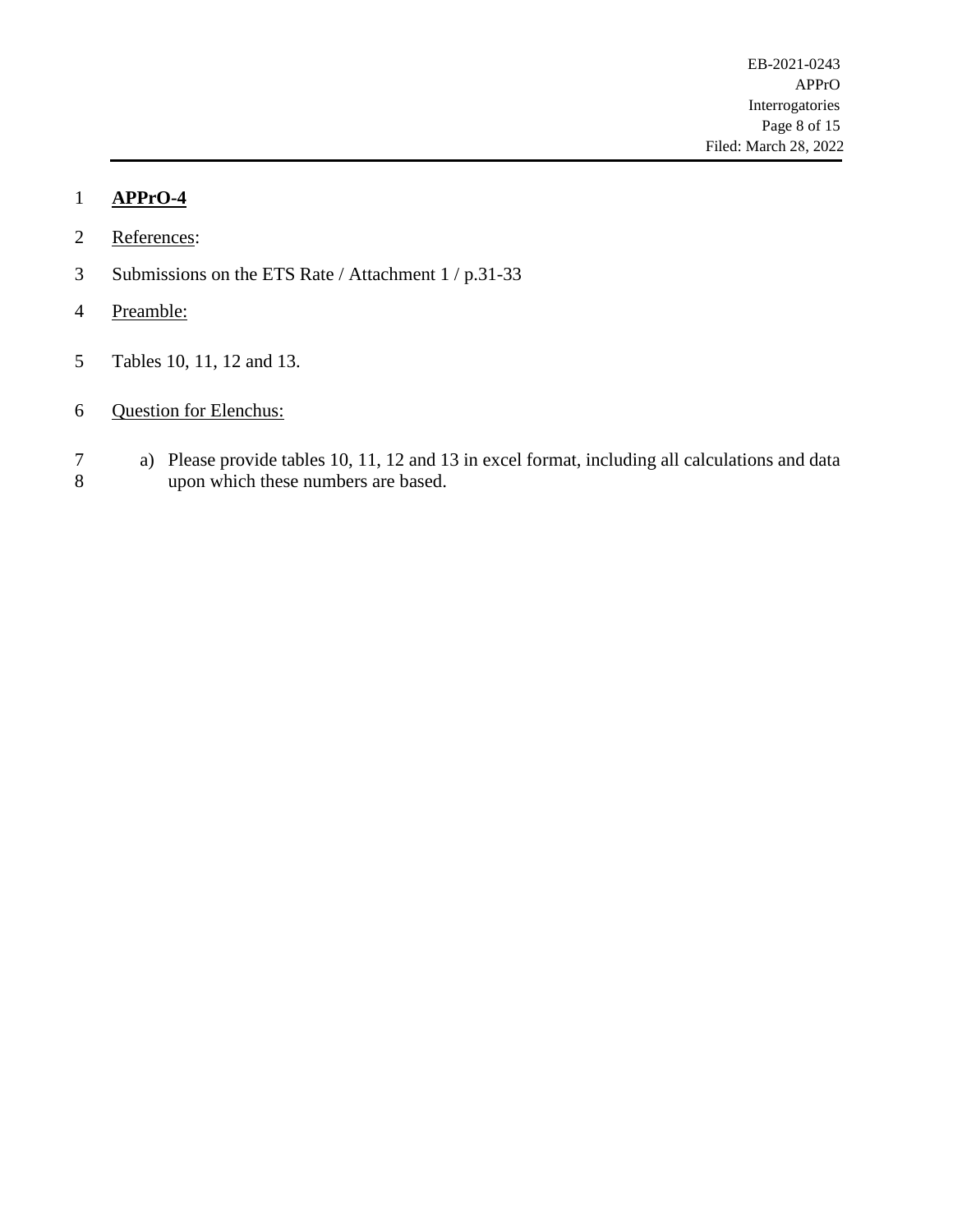- <span id="page-9-0"></span>2 References:
- 3 Submissions on the ETS Rate / Attachment 1 / p.23 and 28
- 4 Preamble:
- 5 "As the domestic peak demands have declined in recent years, the approximate number of hours 6 when exports curtailments were active have also fallen."
- 7 "To provide an indication of the degree to which exports are curtailed at peak times, the IESO 8 provided the following:
- 9 Over the top 5 peak hours over the last 5 years, the IESO curtailed exports in 11 out of 25 10 hours. The average quantity of exports curtailed was 158MW or approximately 10% of 11 exports scheduled."
- 12 Question for IESO:
- 13 a) Please provide a spreadsheet of hourly curtailment (at wind and solar sites) and spill 14 volumes (at hydroelectric facilities) in the 2016 - 2018 timeframe. The data would reflect 15 the amount of energy (MWh) that was spilled/curtailed by fuel type in every hour.
- 16 Questions for Elenchus:
- 17 b) Please discuss whether the decline in peak demand in recent years has resulted from 18 COVID-19.
- 19 c) Please update Table 6 and provide a forecast of "Hours with Export Curtailment" until 20 2027.
- 21 d) Please provide an annual break down for the statement in the preamble above at lines 7-22 11.
- 23 e) Please provide further clarification on what is meant by the phrase "top 5 peak hours over 24 the last 5 years".
- 25 f) In response to certain climate objectives, government authorities are implementing plans 26 to reduce greenhouse gas emissions (e.g. TransformTO Net Zero Strategy) primarily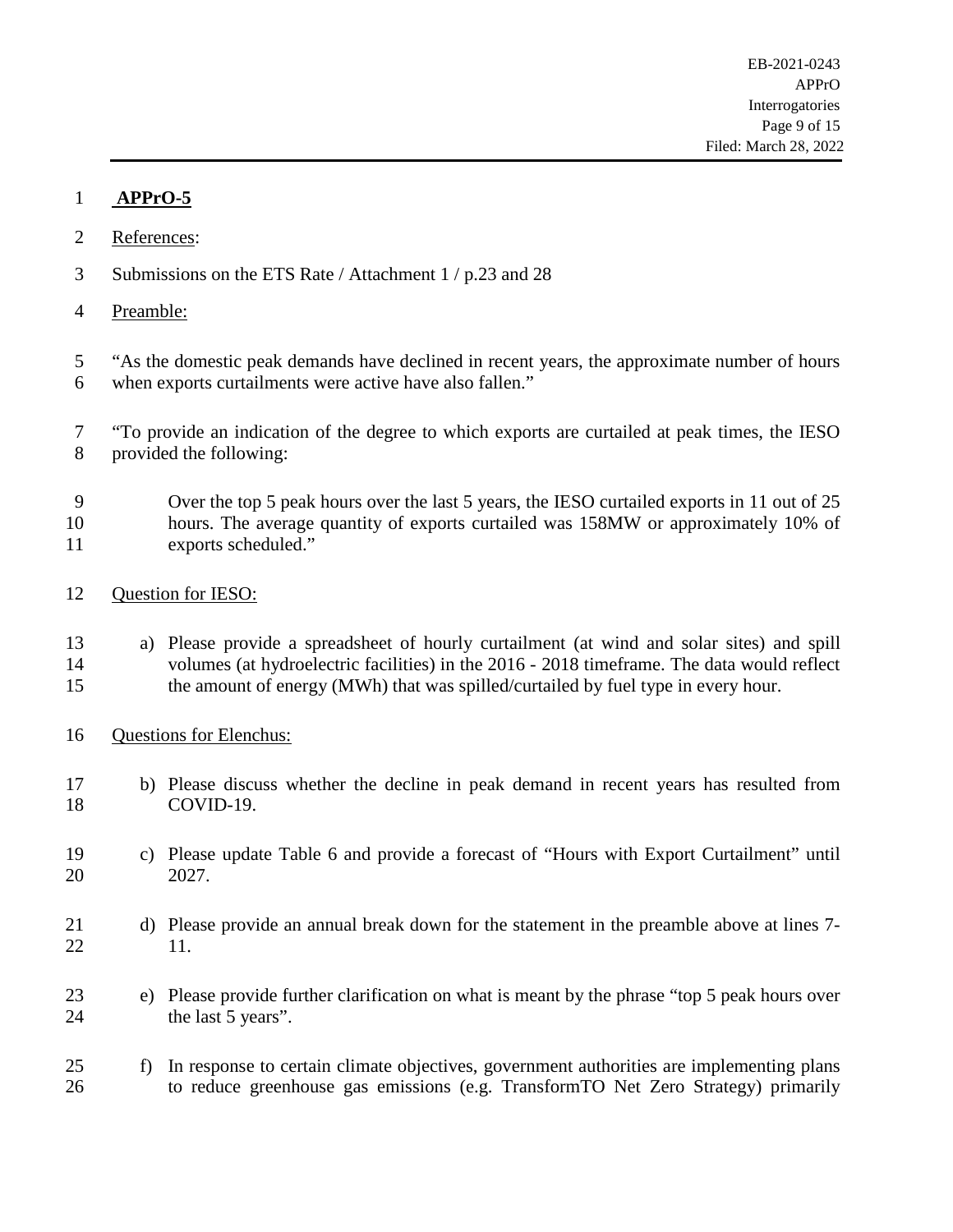1 through electrification. Please discuss the impact these initiatives will have on the curtailment of exporters due to expected increases in future demand. 2 curtailment of exporters due to expected increases in future demand.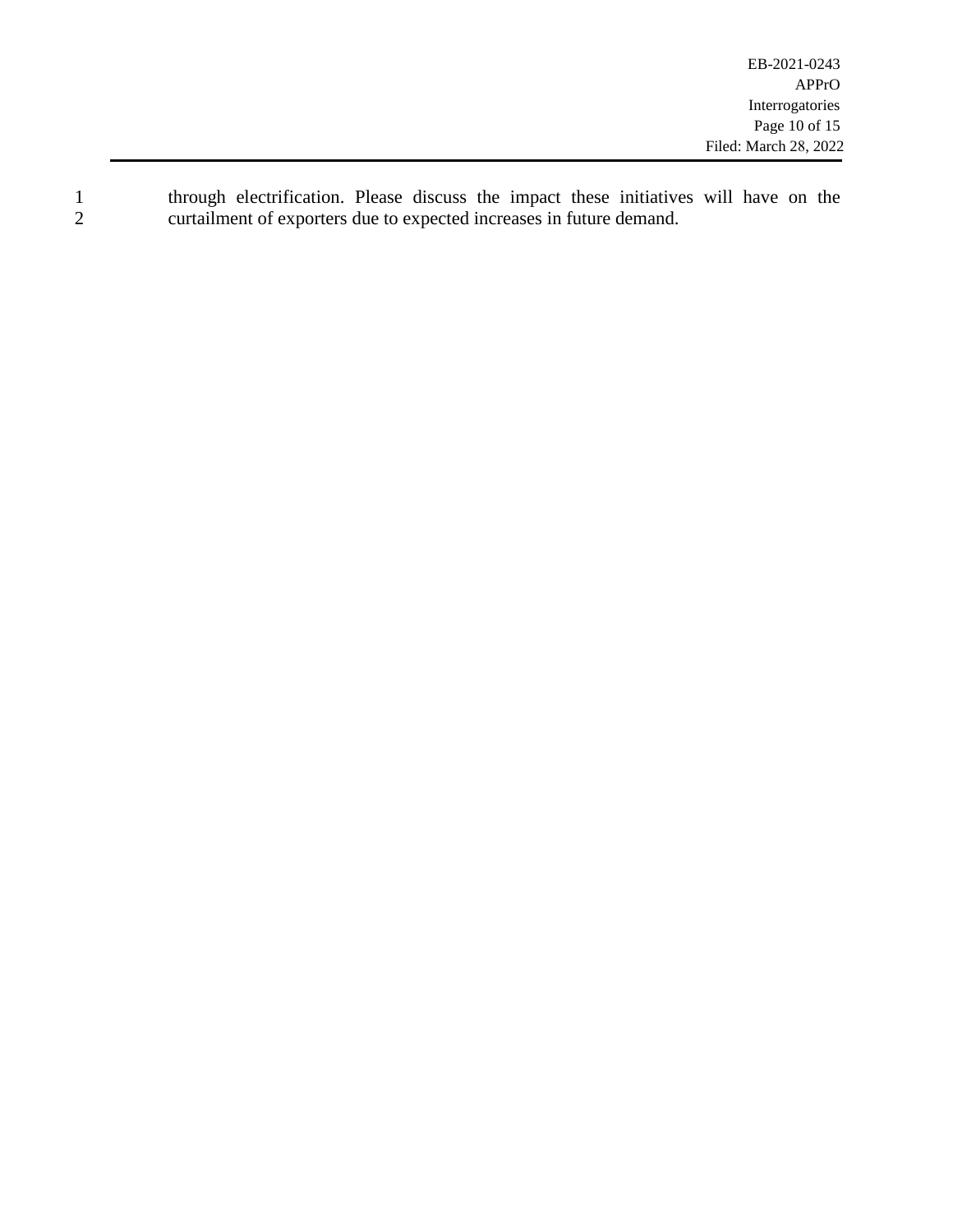- <span id="page-11-0"></span>2 References:
- 3 Submissions on the ETS Rate / Attachment 3 / p.13
- 4 Preamble:
- 5 The IESO expects that any increase in revenue resulting from a higher ETS would be offset by an 6 equivalent reduction in revenue from the ICP, which in turn will decrease the amount that is
- 7 disbursed from the TRCA to Ontario consumers.
- 8 Questions for IESO:
- 9 a) Please quantify the relative increase in ETS and the reduction in revenue from the ICP. For 10 example, if the ETS is increased by \$3/MWh it is expected that revenue from the ICP will 11 reduce by \$3 million.
- 12 b) When combined with the costs paid by exporters under the ICP, at what point is the ETS 13 rate no longer competitive with other jurisdictions?
- 14 c) What other external market forces may dictate or limit the price of ETS?
- 15 d) Would the excess capacity on the transmission system be underutilized / idle for the 16 foreseeable future if not used by the electricity exporters?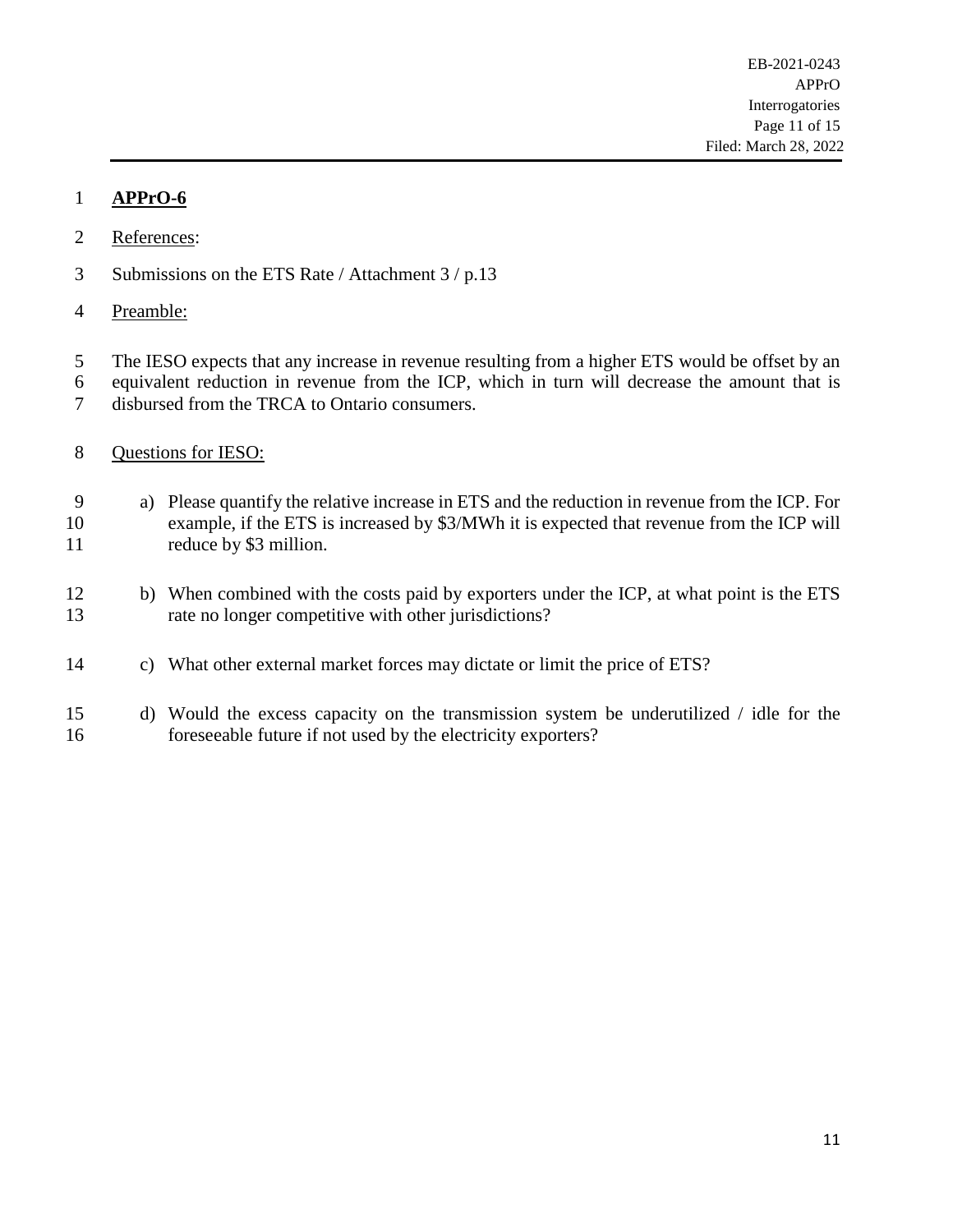- <span id="page-12-0"></span>2 References:
- 3 Submissions on the ETS Rate / Attachment 1 / p.23
- 4 Preamble:
- 5 The IESO considers exporters to be a "curtailable" rather than "interruptible" class, consistent with
- 6 the North American Reliability Council (NERC) definition of interruptible.
- 7 Question for Elenchus:
- 8 a) Please provide the authority / citation for this statement.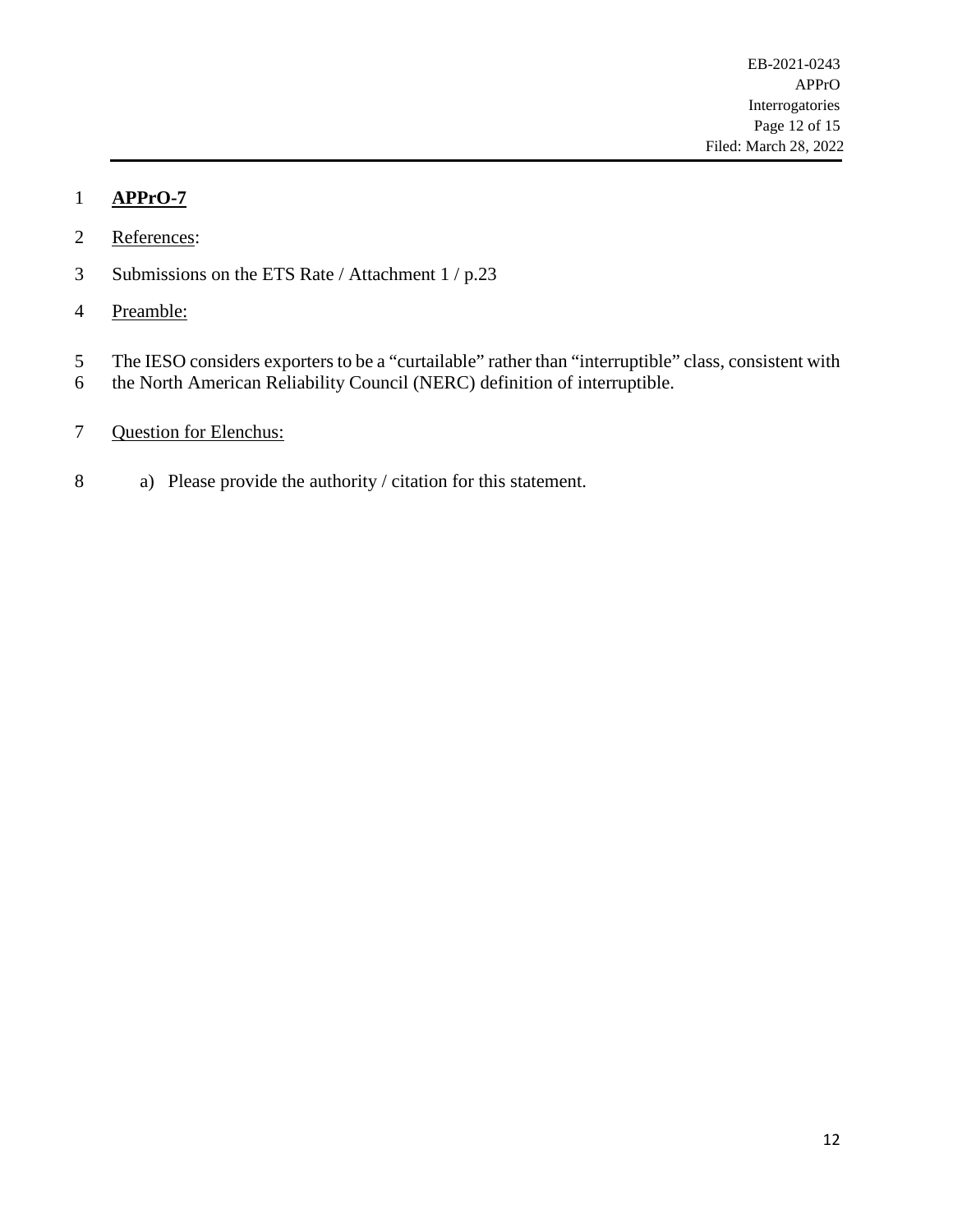- <span id="page-13-0"></span>2 References:
- 3 Submissions on the ETS Rate / Attachment 3 / p.15
- 4 Preamble:

5 "First, as noted above, the ETS is just one component of the total charges on exporters, with other

6 charges including ICP and Uplifts. Combining these charges means total revenues collected from

7 exporters in Ontario is far higher than the \$1.85/MWh ETS rate (for example, the ICP alone has

8 recently averaged \$7-15/MWh). When comparing jurisdictions, it is important to consider all-in

9 costs which reflect that Ontario collects significant revenues from exporters through the ICP in

10 addition to the ETS."

#### 11 Questions for Elenchus / CRA / IESO:

- 12 a) Please provide an all-inclusive rate (\$/MWh) that reflects the true cost of exporting 13 electricity from Ontario.
- 14 b) Upon completion of (a), please update Table 1 and Table 2 in Charles River Associates' 15 Jurisdictional Review of Export Transmission Service (ETS) Rates Study.
- 16 c) Please provide a forecast for the all-inclusive rate for the period of 2022-2027. List all 17 assumptions and provide an excel spreadsheet setting out the calculations.
- 18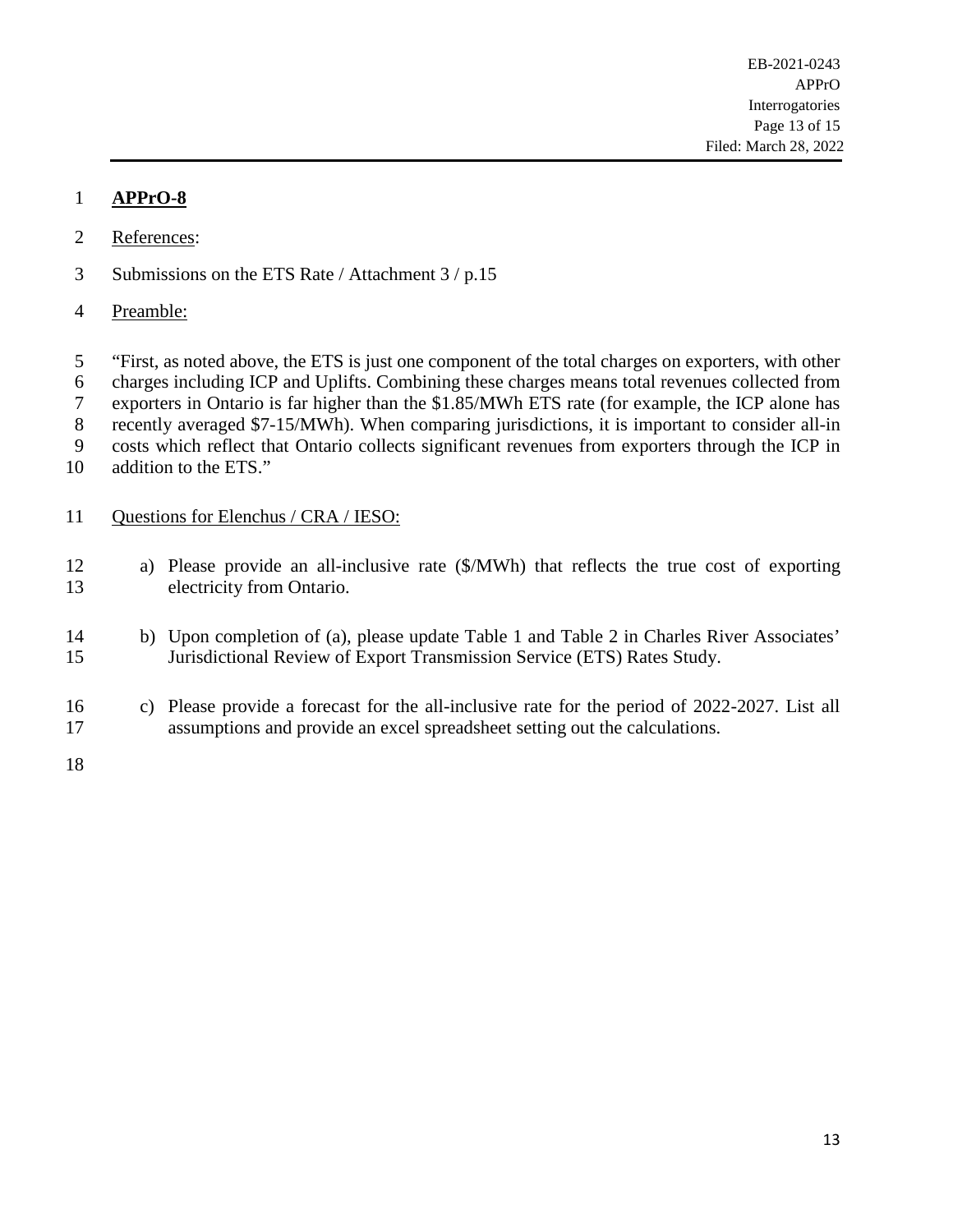- <span id="page-14-0"></span>2 References:
- 3 Submissions on the ETS Rate / Attachment 3 / p.11
- 4 Preamble:
- 5 "Revenues from the ICP are collected by the IESO in the Transmission Rights Clearing Account
- 6 (TRCA). In addition to ICP revenue, the TRCA also contains revenue from Transmission Rights
- 7 (TR) auctions. TRs are a financial contract that entitle their holder to a share of the ICP revenue
- 8 on the intertie specified in the contract. TRs do not involve any use of the physical transmission
- 9 system, and do not entitle the purchasers of the rights to utilize the transmission assets. By
- 10 purchasing a TR, the TR holder gains insurance against changes in the ICP on the specified intertie
- 11 (which can be unpredictable and volatile)."

#### 12 Questions for IESO:

- 13 a) The numbers provided in Table 2: TRCA Historical Flows 2017-2020 do not balance. 14 Please explain.
- 15 b) Please explain how the share of ICP revenue in a contract is determined. Will this share 16 fluctuate in the future? If so, by how much?
- 17